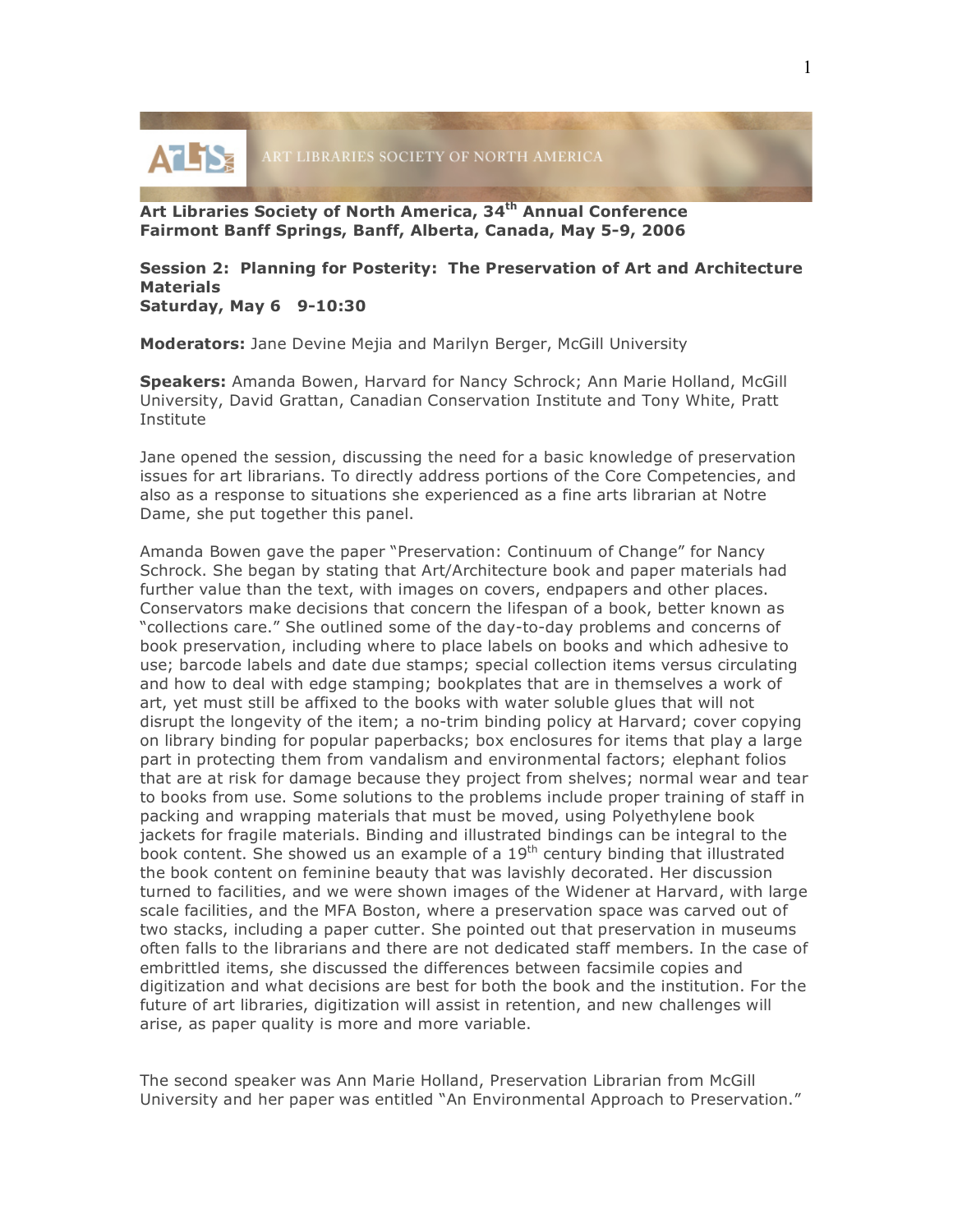She addressed the challenges of instituting the first overall preservation program at McGill through floor-by-floor climate control to slow deterioration, and controlling light exposure and storage. After McGill hired a consultant in 2000, a preservation librarian was also hired and efforts were started on a small scale, concentrating on one floor and collection at a time. Challenges included unifying the workflow of two different reading rooms that had developed divergent processing practices through the years. This program competed with other priorities in the library such as digital and diminished resources for preservation activities. By defining a mission statement and scope of project, she was able to add value to the project. She selected the rare book division as the first collection to stabilize the environment around. Environmental controls on temperature, humidity, air circulation, particulates filtration were considered, as was the retrofit of an old building to meet standards for these controls. In the end, a dedicated HVAC system was created for this floor, with alarms to keep the system at its set points. Movable shelving maximized space. Over a two-year period, the project required the librarians to deal with engineers, move collections off-site, estimate space needs, and pack and label materials carefully. In the end, there were additional achievements beyond climate including light source protection, high efficiency particulate filtration and a cleaner environment overall.

The third speaker was David Grattan from the Canadian Conservation Institute. He stated that archives and museums are more involved in conservation efforts than libraries, and advocated fixing this relationship. Two major preservation issues for the institute are electronic media and records and acidity in paper. The institute has done multiple studies on the deacidification process, and found in a 1994 study that processes did damage to books, but are no longer available. Currently, there are three commercial processes available, the Book keeper, papersave and thermal acceleration. Grattan spoke on another project, known as the Canandian Iron Gall project, that dealt with stabilizing an ink type used in very early historical Canadian documents. The Longevity Carriers project determined that the worst piece of paper has a longer life than the best CD. For electronic records, preservation is a matter of buying time, limited by equipment and software, migration and compatibility. While paper standards exist, there are no standards for CDs, DVDs and other storage media. There is one CD type that is the most stable at this point. The Institute places its findings on the web in technical bulletins, to make them as accessible as possible.

The forth and final speaker was Tony White from the Pratt Institute Library. He showed the audience pictures and reviewed the history of the 1896 library building as a historic landmark and ensuing renovations. White comes to preservation through his appointment to the disaster committee, rather than as a preservation librarian and added that improvements to the building often occurred after years of neglect. He looked at factors of environment, such as temperature, shelving, handling and HVAC as potentially damaging to book materials. An HVAC is much needed in controlling environment. At Pratt, challenges included storage where users where not trained to use materials properly, wood shelves that could hasten deterioration, artist books housed in file cabinets and lack of space as a detriment to renovation. The archives have no place for oversized items. Due to the lack of HVAC controls, the multimedia collection had humidity/temperature fluctuations that brought about vinegar syndrome. He pointed out that it is critical for a library to monitor its own building and work closely with facilities. At Pratt, the board and director are dedicated to preservation through environmental control, drafting a disaster plan, staff planning that includes fire drills. Their upcoming priorities include HVAC repairs to develop balanced air quality, building repairs to seal windows and control light levels, environmental monitors put in place for rare books, cleaner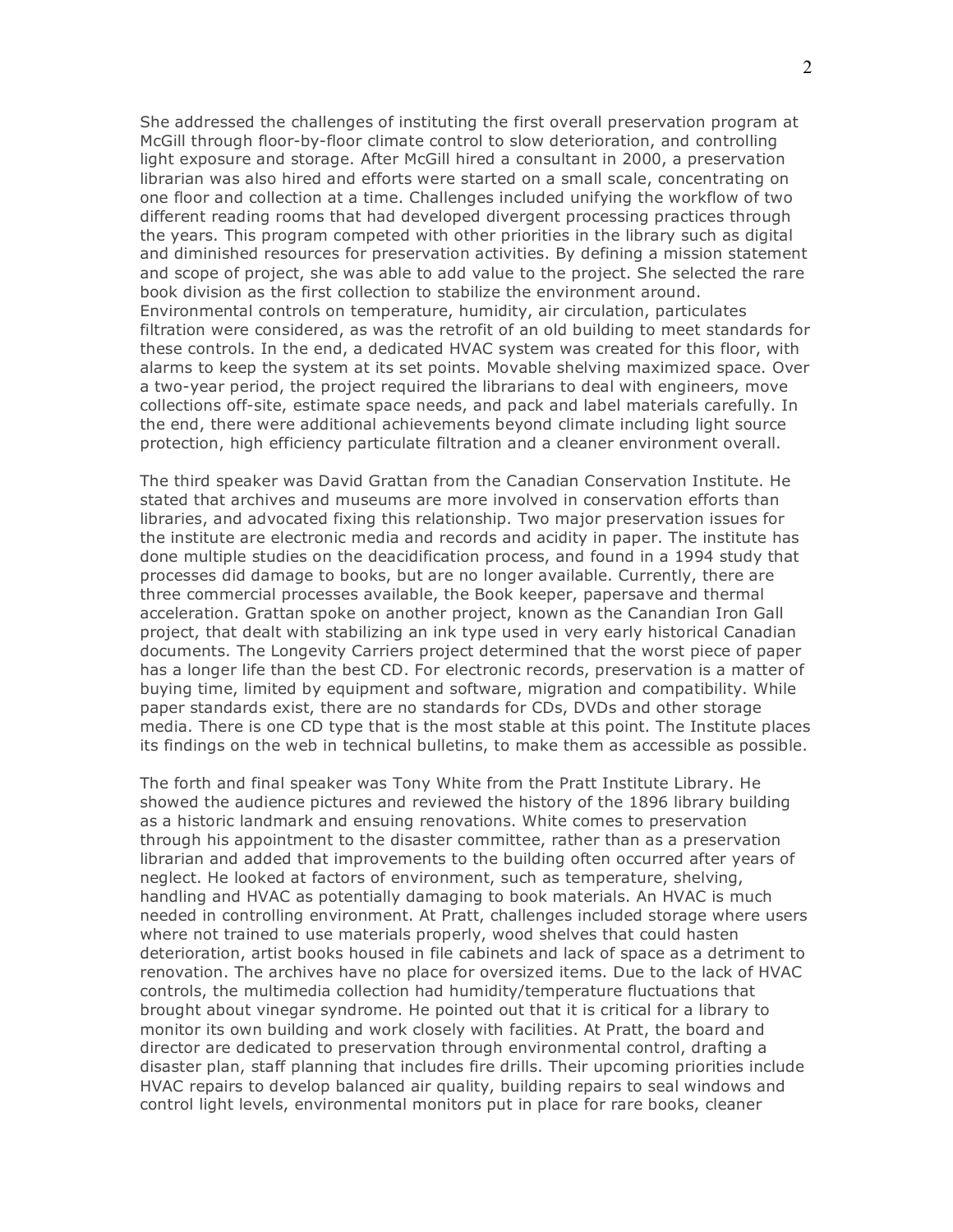environments through scheduling, UV shades on windows, work with cleaners and exterminators to monitor chemicals used in stacks, book stack repairs, improved security and collections care, emergency preparedness through fire drills for staff and priority of what materials would be saved first.

Questions that followed:

-Curiosity about labeling on spine for oversized volumes, should they be stored vertically or horizontally?

Tony White: For things that are spine side down, colleagues advocate putting label where it is visible for decreased handling.

Others: Shelving should be according to size, acid free slips can be used in books holding call numbers for visibility.

-Question for David Grattan on Acid free—is there a brand? How is indoor pollution measured?

David Grattan: There are lots of unknowns. Libraries in polluted areas have books in worse conditions because the lignin in paper soaks up pollutants more quickly, but this has not been thoroughly researched. Prevention is easy, but expensive.

-Question for David Grattan—How does the paper standard from CCI compare to that of NISO's?

D.G.: CCI is the first to look at lignin in paper. There are differences in optical vs. mechanical deterioration in paper, where paper may yellow but not break down.

-Question for Ann Marie Holland—Could she or another recommend how to find a preservation consultant particularly for a renovation?

A.M.H.: It is crucial to have someone check plan early in process, someone to put set points on targets. CCI helped McGill. The preservation consultant for general needs was outside the library from the University of Toronto.

T.W.: In the U.S., seek out regional institutions, NEDCC, American Organization for Conservation maintains a list on its website.

-Question for David Grattan—what is the impact of dust on materials? D.G. I haven't studied that.

-Question for Ann Marie Holland—What were the criteria for selecting materials for transfer to rare books?

A.M.H.: The division already existed, collections chosen first that existed in poorest environmental conditions. This can be political when dealing with faculty members.

-Question for Ann Marie Holland—Who responds to alarms? A.M.H.: There is a person who has monitors the environment, with a back up person. There are pagers, etc.

-Question for Tony White—Does your evacuation plan include materials? T.W.: People go first and the building is cleared. The  $2^{nd}$  and  $3^{rd}$  floors can evacuate onto the roof for physically impaired.

-Question for David Grattan—With gradual transitions, why do materials adjust to gradual rather than quicker transitions?